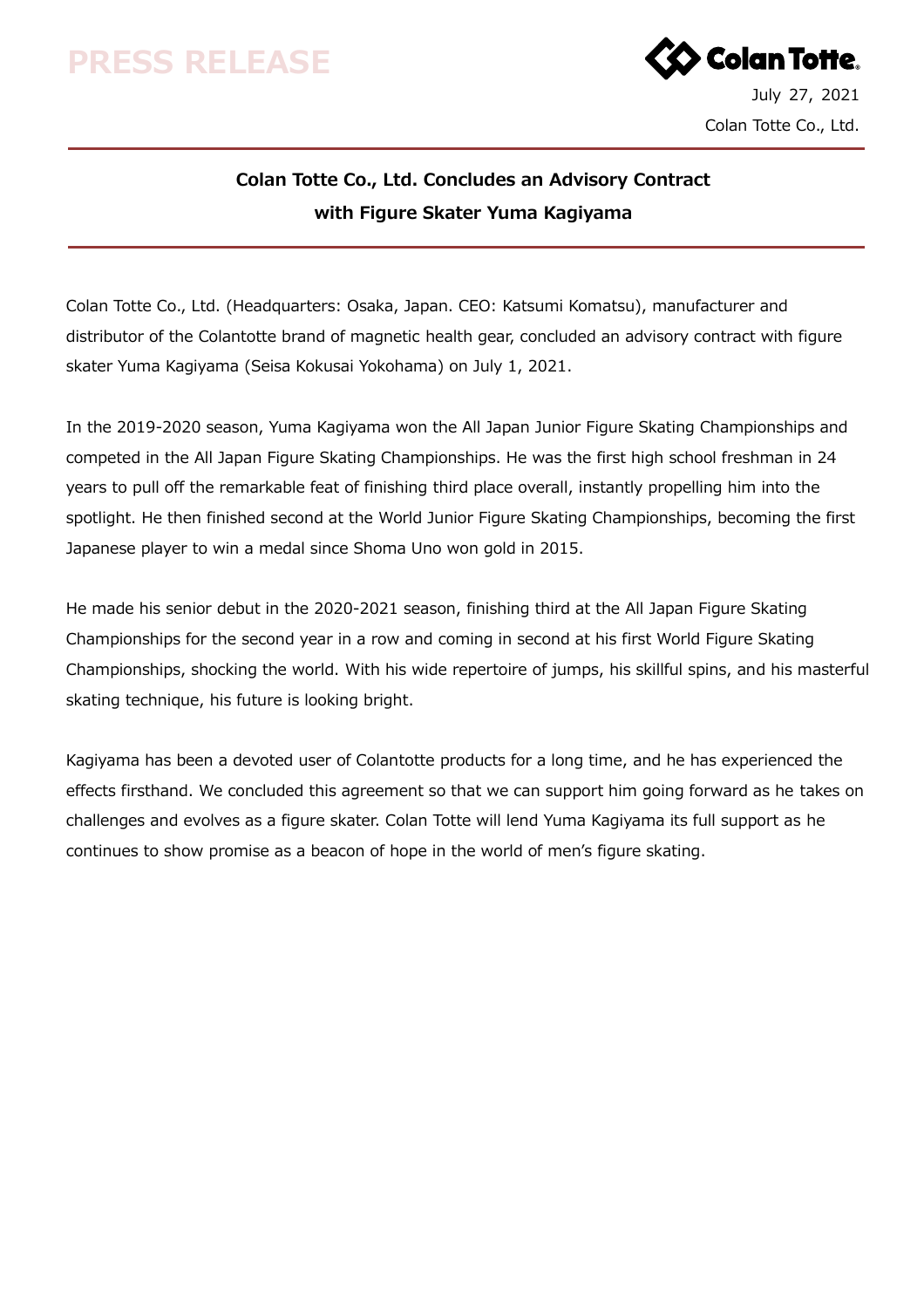

#### **Yuma Kagiyama**

- ◆Date of Birth: May 5, 2003
- ◆Hometown: Kanagawa Prefecture, Yokohama City
- ◆Affiliation: Seisa Kokusai Yokohama

Influenced by his father and coach, Masakazu, a former Japanese figure skater who competed in two consecutive Olympics, he began figure skating at the age of five. By the age of 11, he had begun making a name for himself by emerging victorious in the Novice A Class at the Kanto Figure Skating Championships in 2014. In the 2018- 2019 season, he won his first medal in the Junior Grand Prix series and competed in the All Japan Junior Figure Skating Championships and All Japan Figure Skating Championships, winning the Rookie of the Year award.

In the 2019-2020 season, he won the All Japan Junior Figure Skating Championships for the first time and came in third at the All Japan Figure Skating Championships despite only being a first-year in high school. He subsequently came in second at the World Junior Figure Skating Championships. He made his senior debut in the 2020-2021 season, finishing third at the All Japan Figure Skating Championships for the second year in a row and coming in second at his first World Figure Skating Championships, stunning the world.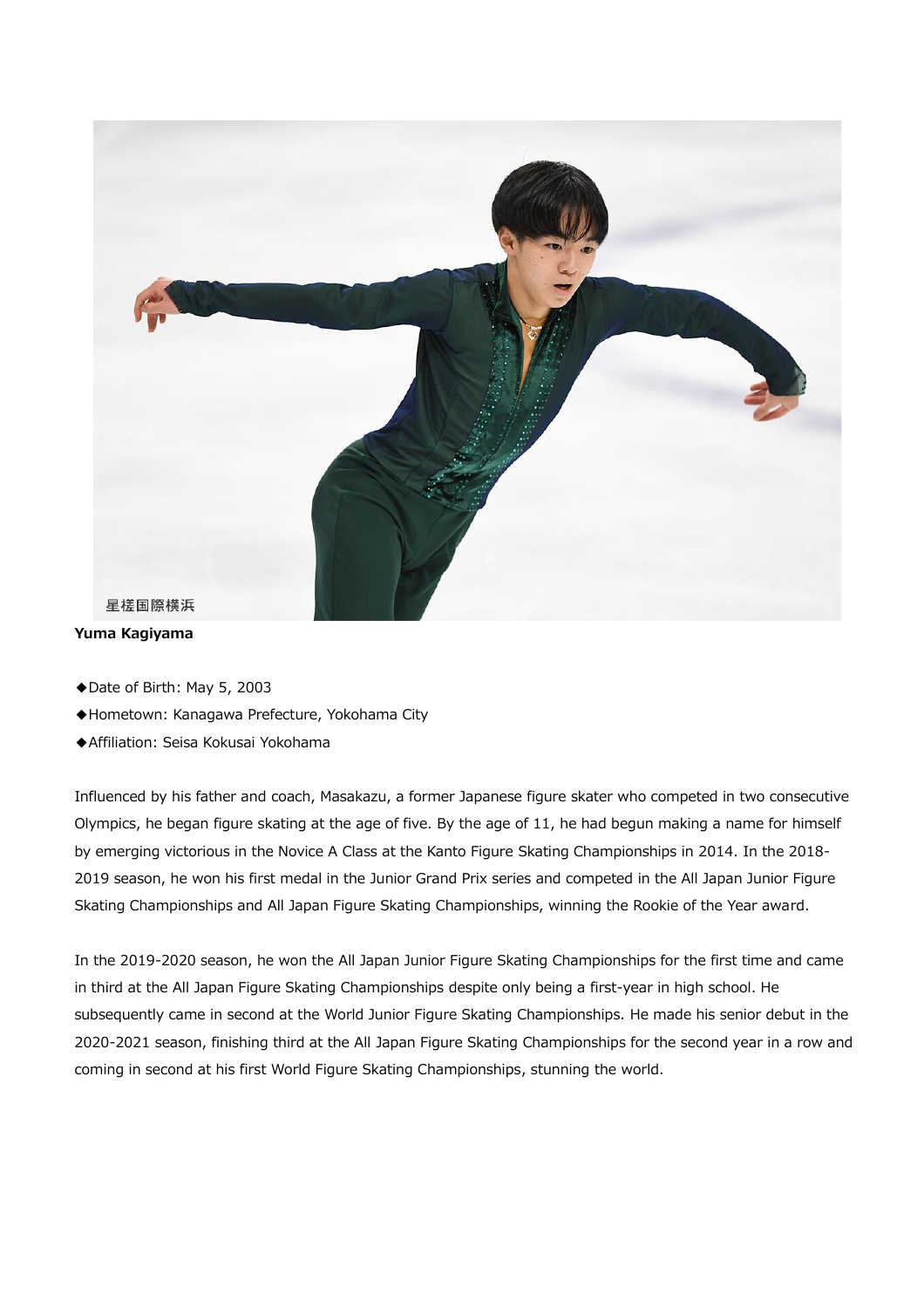### **Colantotte Products Loved by Yuma Kagiyama**



### **Colantotte TAO Necklace AURA [Premium Gold]**

Contains 55mT magnets spaced 10mm apart throughout the neck loop in Colantotte's unique Alternating North-South Polarity Orientation (ANSPO™). The magnetic force affects a large area and improves blood circulation in the neck and shoulders, allowing this magnetic necklace to alleviate neck and shoulder stiffness.

The impressive design of the pendant, with its "CO" brand symbol, features a mirrored finish and polished cloisonne to create a sharp contrast. Additionally, the pendant and clasp section features 24K gold plating, which provides a gentle and luxurious feel.

Medical Device Certification Number: 221AGBZX00065000



### **Colantotte TAO Necklace AURA**

Contains 55mT magnets spaced 10mm apart throughout the neck loop in Colantotte's unique Alternating North-South Polarity Orientation (ANSPO™). The magnetic force affects a large area and improves blood circulation in the neck and shoulders, allowing this magnetic necklace to alleviate neck and shoulder stiffness.

The impressive design of the pendant, which features a "CO" brand symbol, utilizes techniques for achieving a mirrored finish and polished cloisonne esthetic. The whole product is painstakingly crafted by hand, creating a gorgeous contrast between the platinum-like sheen and the deep obsidian-like color.

Medical Device Certification Number: 221AGBZX00065000

# **■"Colantotte" Permanent Magnetic Therapeutic Devices for General Use**

## **How Colantotte Products Work**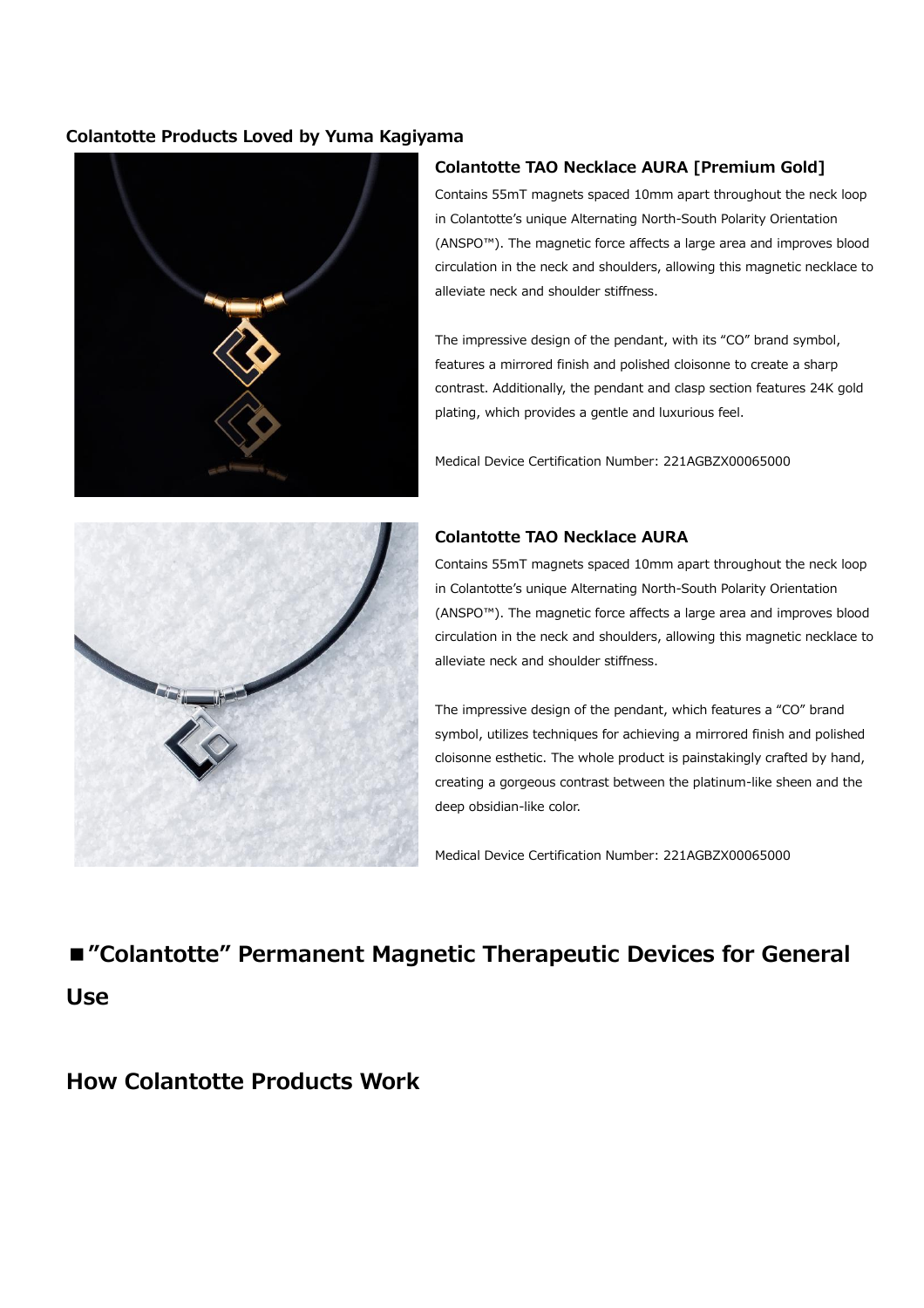

Symbol indicating the Alternating North-South Polarity Orientation

There are reasons for why Colantotte soothes stiffness. We developed the Alternating North-South Polarity Orientation, which emits magnetic force effectively over a large area. Our products are genuine health gear certified as medical devices.

Only by wearing them can you experience the power of the magnetic force that Colantotte alone has managed to harness. Stiffness will ruin your days no longer. Soon you'll be able to greet each day with a genuine smile.

## **■What Sets Colantotte Medically Certified Devices Apart...Is the Colantotte's unique Alternating North-South Polarity Orientation (ANSPO™)**



## **The "Alternating North-South Polarity Orientation (ANSPO™)" Makes All the Difference**

■ Colantotte's magnets are arranged in Colantotte's unique Alternating North-South Polarity Orientation (ANSPO™), which allows their magnetic forces to affect a large area, influencing the whole surface and not just a single point. This layout allows these magnetic forces to improve blood circulation and alleviate muscle stiffness, assisting the recovery process.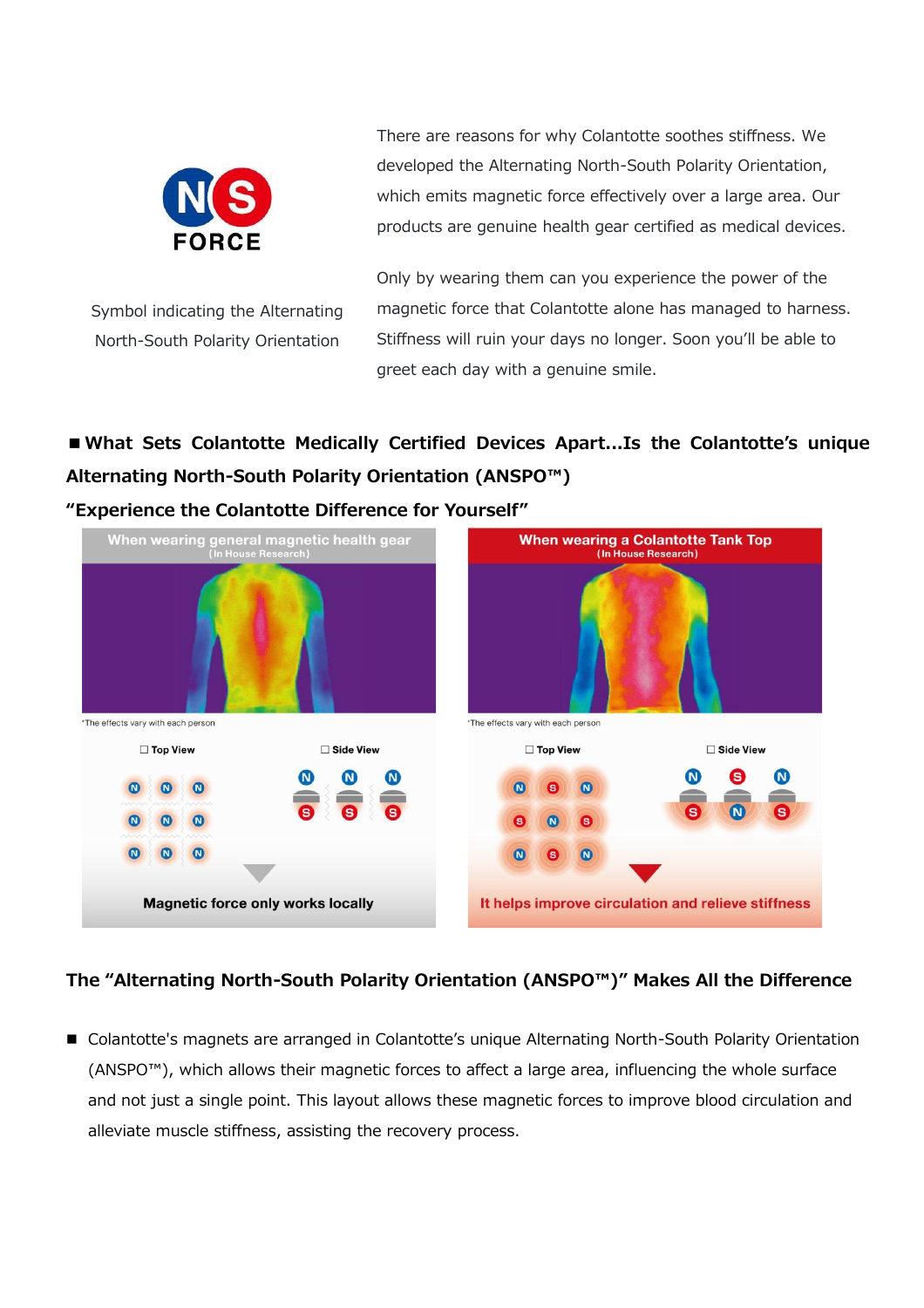■ Our authentic health devices are certified as medical devices and improve circulation around the worn area. Simply wearing them in your daily life can liberate you from the pain of stiffness.

#### **■Colantotte Magnetic Medical Gear**

Colantotte products contain permanent magnets arranged in the Colantotte's unique Alternating North-South Polarity Orientation (ANSPO™). This arrangement allows the magnetic force to affect a large area to improve circulation and alleviate stiffness at the applied location. It is certified in Japan as an authentic magnetic health device.

In 2005, Colantotte was launched in America under the overseas brand TRION:Z. Professional golfers Rory McIlroy and Rickie Fowler as well as many other top athletes regularly use this gear to soothe and support their bodies. Additionally, in 2012, one of the Colantotte bracelets was featured prominently as a key story item in the Hollywood movie "The Avengers" as part of a tie-up campaign, demonstrating the recognition of the brand's quality and design not only in Japan, but by many people all over the world.

## ■ Colan Totte Co., Ltd. **"Begin each day with a smile."**

We can help you show the smile that comes from good health. Since its establishment in 1997, medical device manufacturer Colan Totte Co., Ltd. has been developing products that improve people's physical and mental health. There are countless health-conscious products available throughout the world. We are committed to developing authentic, evidence-based products, with a focus on our Colantotte line of magnetic health gear, each product of which has been certified as a medical device.

Our products are not only effective as medical devices, but also place an emphasis on design. By focusing on visually appealing features, we have challenged the conventional wisdom of making such gear as inconspicuous as possible and pioneered the concept of attractive medical equipment. Our gear is endorsed by many top athletes for both its functionality and design. In addition, we have acquired patents in Japan and overseas to expand our business around the world. With medical devices that people can enjoy using without difficulty, Colantotte brings smiles to people all over the world.

On July 8, 2021, Colan Totte CO., Ltd. was listed in the Mothers market of the Tokyo Stock Exchange. We will take this listing as an opportunity to heighten our awareness of our responsibilities as a publicly traded company, and we will continue to make efforts to expand our business, gain the trust of our customers, and become a company that can make broad contributions to society.